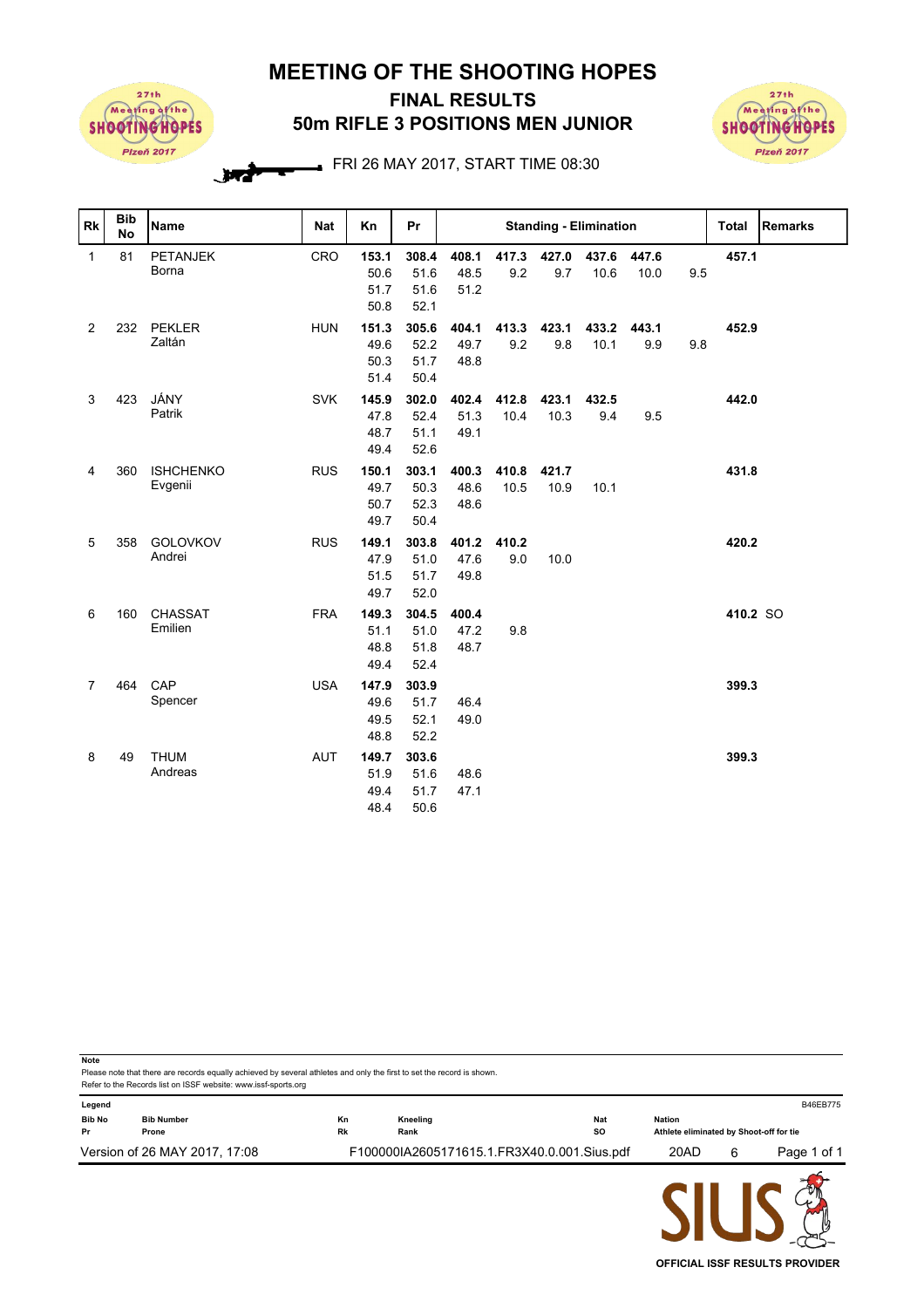**MEETING OF THE SHOOTING HOPES**



## **Qualification 50m RIFLE 3 POSITIONS MEN JUNIOR RESULTS**



FRI 26 MAY 2017, START TIME 08:30

| Rank | <b>FP</b>    | <b>Bib No Name</b> |                         | <b>Nation</b>    | <b>Position</b>   |          | <b>Series</b> |           |                | Sub          | Total    | Rem |
|------|--------------|--------------------|-------------------------|------------------|-------------------|----------|---------------|-----------|----------------|--------------|----------|-----|
|      |              |                    |                         |                  |                   | 1        | $2\vert$      | 3         | $\overline{4}$ | <b>Total</b> |          |     |
|      | 140          | 81                 | PETANJEK Borna          | CRO              | Kneeling          | 98       | 97            | 97        | 96             | 388          |          |     |
|      |              |                    |                         |                  | Prone             | 98       | 100           | 99        | 99             | 396          |          |     |
|      |              |                    |                         |                  | Standing          | 95       | 97            | 98        | 98             | 388          | 1172-65x | QF  |
|      | 2 41         | 360                | ISHCHENKO Evgenii       | <b>RUS</b>       | Kneeling          | 98       | 96            | 99        | 98             | 391          |          |     |
|      |              |                    |                         |                  | Prone             | 98       | 99            | 99        | 96             | 392          |          |     |
|      |              |                    |                         |                  | Standing          | 96       | 98            | 97        | 96             | 387          | 1170-63x | QF  |
| 3    | $\,6$        | 160                | <b>CHASSAT Emilien</b>  | <b>FRA</b>       | Kneeling          | 98       | 98            | 93        | 98             | 387          |          |     |
|      |              |                    |                         |                  | Prone             | 99       | 99            | 100       | 100            | 398          |          |     |
|      |              |                    |                         |                  | Standing          | 95       | 94            | 97        | 96             | 382          | 1167-55x | QF  |
|      |              |                    |                         |                  |                   |          |               |           | 96             | 388          |          |     |
|      | 4 2 2        | 358                | GOLOVKOV Andrei         | <b>RUS</b>       | Kneeling<br>Prone | 95<br>98 | 97<br>99      | 100<br>99 | 100            | 396          |          |     |
|      |              |                    |                         |                  | Standing          | 95       | 95            | 95        | 97             | 382          | 1166-57x | QF  |
|      |              |                    |                         |                  |                   |          |               |           |                |              |          |     |
|      | 5 11         | 49                 | <b>THUM Andreas</b>     | <b>AUT</b>       | Kneeling          | 98       | 97            | 97        | 99             | 391          |          |     |
|      |              |                    |                         |                  | Prone             | 99       | 100           | 99        | 99             | 397          |          |     |
|      |              |                    |                         |                  | Standing          | 92       | 94            | 95        | 96             | 377          | 1165-54x | QF  |
| 6    | 3            | 423                | <b>JÁNY Patrik</b>      | <b>SVK</b>       | Kneeling          | 95       | 97            | 97        | 98             | 387          |          |     |
|      |              |                    |                         |                  | Prone             | 100      | 98            | 99        | 100            | 397          |          |     |
|      |              |                    |                         |                  | Standing          | 95       | 95            | 95        | 94             | 379          | 1163-49x | QF  |
|      | 7 14         | 232                | PEKLER Zaltán           | <b>HUN</b>       | Kneeling          | 97       | 96            | 95        | 97             | 385          |          |     |
|      |              |                    |                         |                  | Prone             | 100      | 99            | 98        | 99             | 396          |          |     |
|      |              |                    |                         |                  | Standing          | 95       | 97            | 93        | 96             | 381          | 1162-48x | QF  |
|      | 8 2 3        | 464                | <b>CAP Spencer</b>      | <b>USA</b>       | Kneeling          | 94       | 99            | 97        | 96             | 386          |          |     |
|      |              |                    |                         |                  | Prone             | 100      | 98            | 100       | 98             | 396          |          |     |
|      |              |                    |                         |                  | Standing          | 89       | 98            | 97        | 95             | 379          | 1161-56x | QF  |
|      |              |                    |                         |                  |                   |          |               |           |                |              |          |     |
|      | 9 21         | 80                 | MIKULJAN Andrija        | CRO              | Kneeling          | 98       | 99            | 92        | 95             | 384          |          |     |
|      |              |                    |                         |                  | Prone             | 100      | 100           | 98        | 97             | 395          |          |     |
|      |              |                    |                         |                  | Standing          | 94       | 96            | 96        | 94             | 380          | 1159-58x |     |
|      | 10 38        | 39                 | <b>DIEM Patrick</b>     | <b>AUT</b>       | Kneeling          | 94       | 94            | 97        | 94             | 379          |          |     |
|      |              |                    |                         |                  | Prone             | 99       | 100           | 100       | 99             | 398          |          |     |
|      |              |                    |                         |                  | Standing          | 97       | 96            | 94        | 94             | 381          | 1158-50x |     |
| 11   | 9            | 241                | VAS Péter               | <b>HUN</b>       | Kneeling          | 99       | 97            | 97        | 97             | 390          |          |     |
|      |              |                    |                         |                  | Prone             | 97       | 97            | 98        | 97             | 389          |          |     |
|      |              |                    |                         |                  | Standing          | 96       | 96            | 93        | 94             | 379          | 1158-42x |     |
|      | $12 \quad 4$ | 465                | <b>DESROSIERS Jared</b> | <b>USA</b>       | Kneeling          | 94       | 98            | 97        | 99             | 388          |          |     |
|      |              |                    |                         |                  | Prone             | 97       | 99            | 99        | 97             | 392          |          |     |
|      |              |                    |                         |                  | Standing          | 98       | 93            | 92        | 94             | 377          | 1157-43x |     |
|      | 13 19        | 420                | ČERVENKA Denis          | <b>SVK</b>       | Kneeling          | 95       | 97            | 99        | 98             | 389          |          |     |
|      |              |                    |                         |                  | Prone             | 98       | 98            | 97        | 99             | 392          |          |     |
|      |              |                    |                         |                  | Standing          | 97       | 94            | 93        | 92             | 376          | 1157-42x |     |
|      |              |                    |                         |                  |                   |          |               |           |                |              |          |     |
|      | 14 22        | 103                | <b>TOMAN Matěj</b>      | <b>CZE DUKLA</b> | Kneeling          | 97       | 98            | 98        | 96             | 389          |          |     |
|      |              |                    |                         |                  | Prone             | 100      | 100           | 98        | 100            | 398          |          |     |
|      |              |                    |                         |                  | Standing          | 91       | 91            | 95        | 91             | 368          | 1155-50x |     |

Version of 26 MAY 2017, 15:00 Q100000IA2605170830.1.FR3X40.0.001.pdf 6 Page 1 of 6

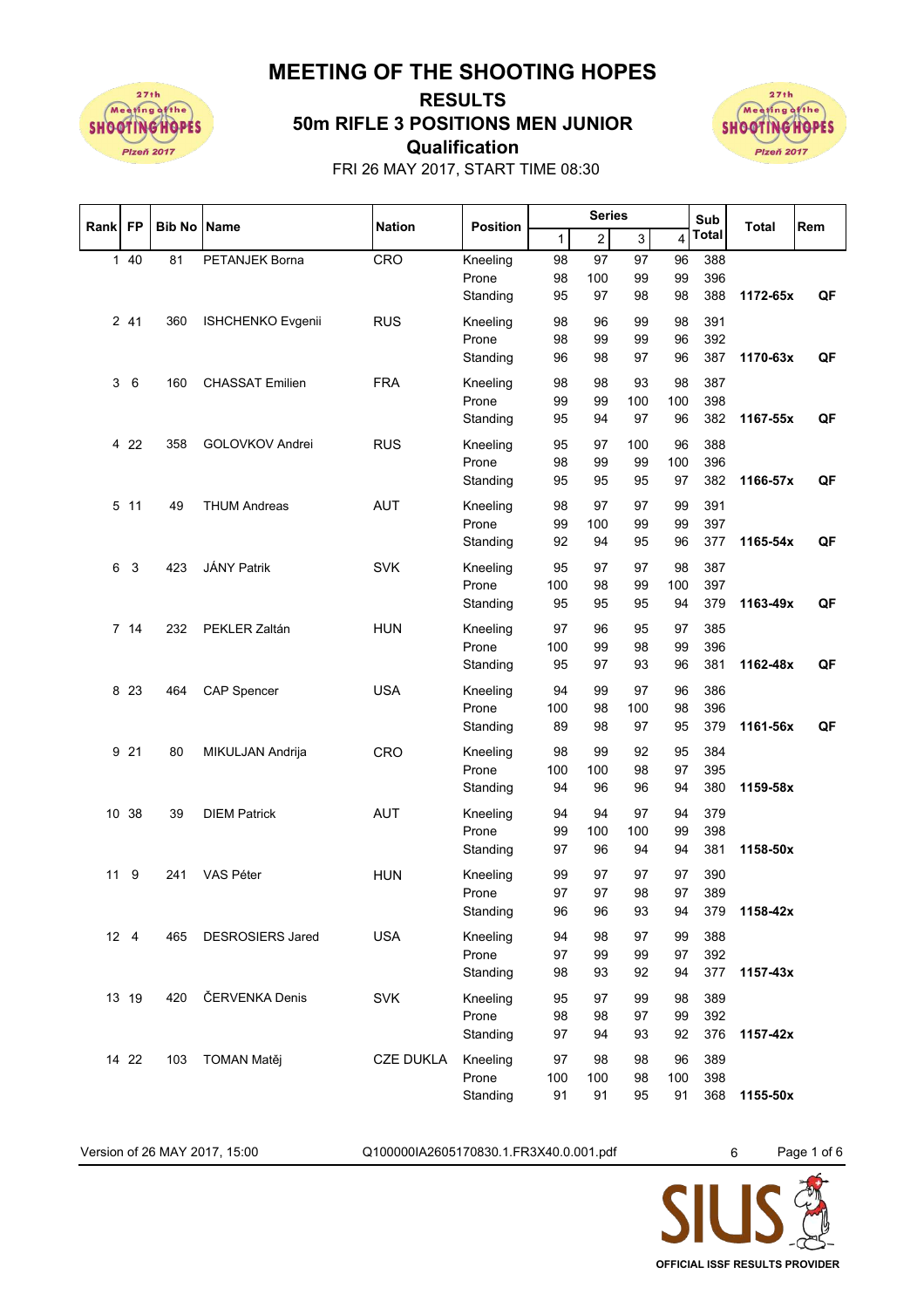|      |                |                    |                           |                |                   | <b>Series</b> |                | Sub            |           |            |          |     |
|------|----------------|--------------------|---------------------------|----------------|-------------------|---------------|----------------|----------------|-----------|------------|----------|-----|
| Rank | <b>FP</b>      | <b>Bib No Name</b> |                           | <b>Nation</b>  | <b>Position</b>   | 1             | $\overline{c}$ | $\overline{3}$ | 4         | Total      | Total    | Rem |
|      | 15 21          | 323                | KOWALEWICZ Maciej         | POL            | Kneeling          | 96            | 96             | 96             | 96        | 384        |          |     |
|      |                |                    |                           |                | Prone             | 99            | 99             | 95             | 99        | 392        |          |     |
|      |                |                    |                           |                | Standing          | 92            | 94             | 95             | 97        | 378        | 1154-49x |     |
|      | 16 36          | 162                | <b>KRYZS Lucas</b>        | <b>FRA</b>     | Kneeling          | 98            | 99             | 95             | 97        | 389        |          |     |
|      |                |                    |                           |                | Prone<br>Standing | 97<br>91      | 99<br>95       | 98<br>95       | 96<br>94  | 390<br>375 | 1154-49x |     |
|      |                |                    |                           |                |                   |               |                |                |           |            |          |     |
|      | 17 26          | 405                | <b>ROHRBASSER Ludovic</b> | SUI            | Kneeling<br>Prone | 95<br>99      | 93<br>100      | 96<br>100      | 98<br>100 | 382<br>399 |          |     |
|      |                |                    |                           |                | Standing          | 96            | 95             | 92             | 89        | 372        | 1153-46x |     |
| 18   | 6              | 406                | <b>ROTH Lukas</b>         | SUI            | Kneeling          | 94            | 93             | 93             | 93        | 373        |          |     |
|      |                |                    |                           |                | Prone             | 99            | 100            | 99             | 98        | 396        |          |     |
|      |                |                    |                           |                | Standing          | 96            | 97             | 95             | 96        | 384        | 1153-45x |     |
|      | 19 37          | 475                | <b>SHANER Willam</b>      | <b>USA</b>     | Kneeling          | 94            | 99             | 97             | 95        | 385        |          |     |
|      |                |                    |                           |                | Prone             | 97            | 99             | 99             | 99        | 394        |          |     |
|      |                |                    |                           |                | Standing          | 95            | 93             | 93             | 93        | 374        | 1153-43x |     |
|      | 20 32          | 454                | <b>KOLOKHOV Olexandr</b>  | <b>UKR</b>     | Kneeling          | 99            | 96             | 96             | 97        | 388        |          |     |
|      |                |                    |                           |                | Prone             | 99            | 100            | 99             | 98        | 396        |          |     |
|      |                |                    |                           |                | Standing          | 88            | 95             | 93             | 93        | 369        | 1153-41x |     |
| 21   | 13             | 137                | <b>DAMHOLT Mikkel</b>     | <b>DEN</b>     | Kneeling          | 93            | 97             | 96             | 97        | 383        |          |     |
|      |                |                    |                           |                | Prone             | 99            | 99             | 98             | 98        | 394        |          |     |
|      |                |                    |                           |                | Standing          | 89            | 95             | 95             | 95        | 374        | 1151-46x |     |
|      | 22 24          | 254                | <b>BINJWA Harshit</b>     | <b>IND</b>     | Kneeling          | 91            | 96             | 96             | 98        | 381        |          |     |
|      |                |                    |                           |                | Prone             | 98            | 96             | 99             | 99        | 392        |          |     |
|      |                |                    |                           |                | Standing          | 96            | 93             | 93             | 96        | 378        | 1151-42x |     |
|      | 23 17          | 376                | <b>KANDARE Erik</b>       | <b>SLO</b>     | Kneeling          | 94            | 93             | 98             | 96        | 381        |          |     |
|      |                |                    |                           |                | Prone             | 99            | 99             | 97             | 100       | 395        |          |     |
|      |                |                    |                           |                | Standing          | 92            | 94             | 94             | 95        | 375        | 1151-41x |     |
| 24   | 9              | 295                | <b>SUPPINI Marco</b>      | <b>ITA</b>     | Kneeling          | 96            | 94             | 91             | 89        | 385        |          |     |
|      |                |                    |                           |                | Prone<br>Standing | 98<br>95      | 99<br>97       | 99<br>95       | 99<br>98  | 395<br>370 | 1150-45x |     |
|      |                |                    |                           |                |                   |               |                |                |           |            |          |     |
|      | 25 33          | 22                 | <b>KELNAR Václav</b>      | <b>CZE DUK</b> | Kneeling          | 98            | 94             | 96             | 94        | 382        |          |     |
|      |                |                    |                           |                | Prone<br>Standing | 99<br>90      | 95<br>95       | 100<br>95      | 96<br>97  | 390<br>377 | 1149-38x |     |
|      |                |                    |                           |                |                   |               |                |                |           |            |          |     |
|      | 26 30          | 445                | ŠULEK Štefan              | <b>SVK</b>     | Kneeling<br>Prone | 97<br>99      | 96<br>98       | 94<br>98       | 93<br>99  | 380<br>394 |          |     |
|      |                |                    |                           |                | Standing          | 95            | 93             | 91             | 95        | 374        | 1148-45x |     |
|      | 27 7           |                    | <b>OGEDEN Logan</b>       | <b>USA</b>     | Kneeling          | 94            | 98             | 96             |           | 385        |          |     |
|      |                | 472                |                           |                | Prone             | 98            | 98             | 96             | 97<br>98  | 390        |          |     |
|      |                |                    |                           |                | Standing          | 93            | 91             | 94             | 95        | 373        | 1148-41x |     |
|      | 28 27          | 50                 | <b>WADLEGGER Stefan</b>   | <b>AUT</b>     | Kneeling          | 93            | 95             | 96             | 97        | 381        |          |     |
|      |                |                    |                           |                | Prone             | 97            | 99             | 98             | 98        | 392        |          |     |
|      |                |                    |                           |                | Standing          | 91            | 95             | 94             | 94        | 374        | 1147-47x |     |
| 29   | $\overline{2}$ | 332                | <b>PIERKO Mateusz</b>     | POL            | Kneeling          | 94            | 95             | 94             | 96        | 379        |          |     |
|      |                |                    |                           |                | Prone             | 97            | 100            | 98             | 97        | 392        |          |     |
|      |                |                    |                           |                | Standing          | 94            | 96             | 91             | 95        | 376        | 1147-43x |     |
|      | 30 18          | 87                 | TOMAŠEVIČ Denis           | CRO            | Kneeling          | 95            | 97             | 95             | 95        | 382        |          |     |
|      |                |                    |                           |                | Prone             | 99            | 98             | 96             | 97        | 390        |          |     |
|      |                |                    |                           |                | Standing          | 94            | 92             | 94             | 94        | 374        | 1146-42x |     |

Version of 26 MAY 2017, 15:00 Q100000IA2605170830.1.FR3X40.0.001.pdf 6 Page 2 of 6

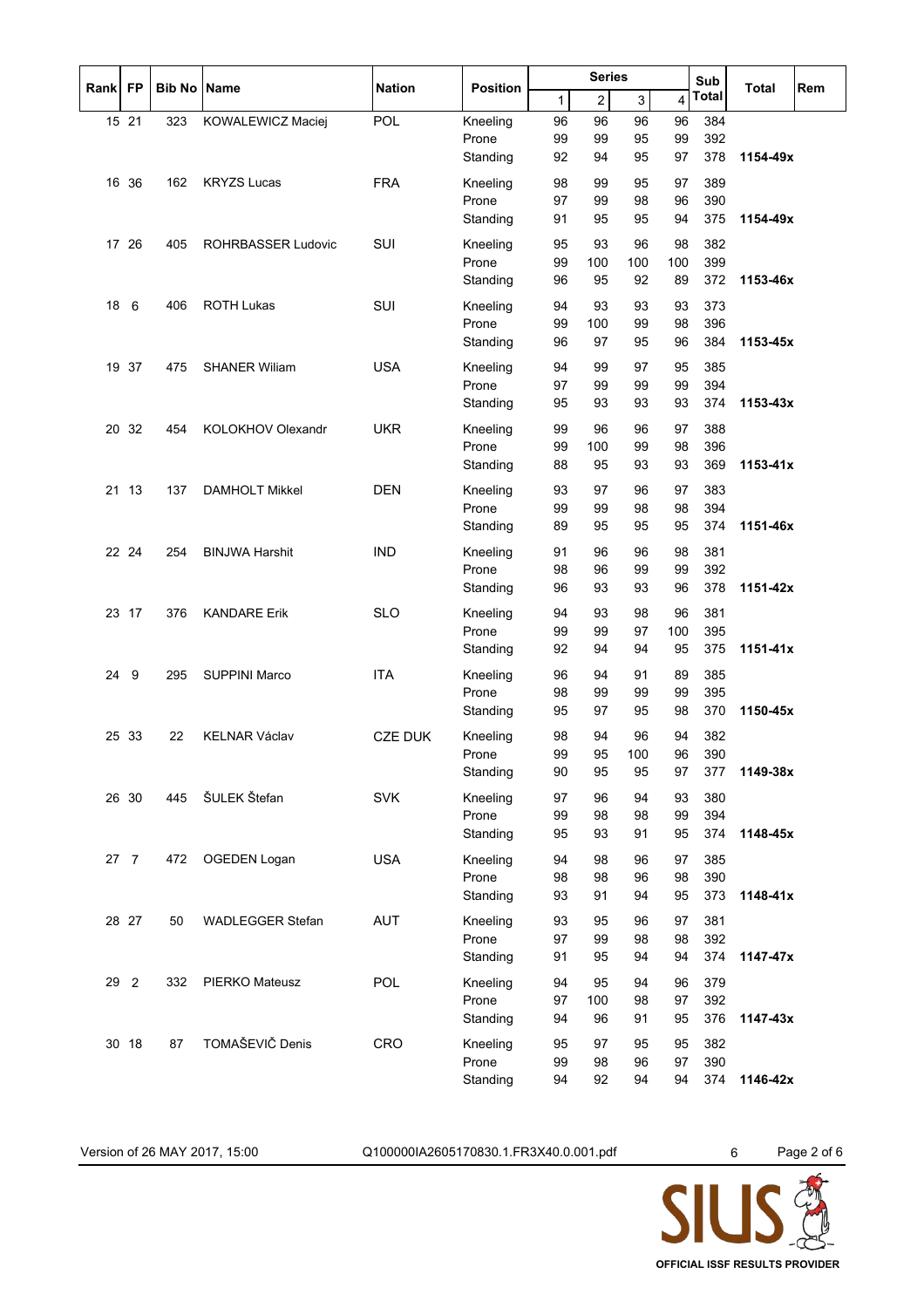| FP<br><b>Bib No Name</b><br><b>Nation</b><br><b>Position</b><br>Rank<br>Total<br>Total<br>$\overline{c}$<br>3<br>$\mathbf{1}$<br>$\overline{4}$<br>31 19<br><b>RUS</b><br>374<br>366<br><b>MARSOV Ilia</b><br>Kneeling<br>92<br>97<br>92<br>93<br>100<br>393<br>98<br>96<br>99<br>Prone<br>Standing<br>94<br>92<br>97<br>95<br>378<br>1145-44x<br>SUI<br>377<br>32<br>38<br><b>ALTHER Christian</b><br>95<br>94<br>93<br>95<br>398<br>Kneeling<br>393<br>Prone<br>98<br>99<br>98<br>98<br>375<br>1145-43x<br>Standing<br>96<br>93<br>96<br>90<br><b>UKR</b><br>33 25<br>458<br>OMELIANENKO Dmytro<br>Kneeling<br>94<br>382<br>95<br>95<br>98<br>388<br>Prone<br>95<br>96<br>98<br>99<br>374<br>Standing<br>93<br>90<br>96<br>95<br>1144-41x<br>PRÁGAI Patrik<br><b>HUN</b><br>92<br>375<br>34<br>4<br>234<br>Kneeling<br>95<br>93<br>95<br>Prone<br>96<br>99<br>97<br>98<br>390<br>379<br>1144-34x<br>Standing<br>95<br>99<br>94<br>91<br><b>CZE NIV</b><br>380<br>35 24<br><b>SMETANA František</b><br>95<br>95<br>31<br>Kneeling<br>94<br>96<br>397<br>Prone<br>99<br>99<br>99<br>100<br>366<br>1143-50x<br>Standing<br>92<br>92<br>93<br>89<br>PŘÍVRATSKÝ JIří<br>36 17<br><b>CZE POV</b><br>94<br>93<br>380<br>14<br>Kneeling<br>96<br>97<br>Prone<br>98<br>100<br>98<br>100<br>396<br>Standing<br>90<br>89<br>92<br>367<br>1143-47x<br>96<br><b>RUS</b><br>30<br>Kneeling<br>93<br>94<br>95<br>378<br>37<br>353<br>ANDRIUSHIN Nikollai<br>96<br>Prone<br>99<br>96<br>96<br>98<br>389<br>376<br>Standing<br>92<br>95<br>96<br>93<br>1143-44x<br>5<br><b>WYRSCH Fabio</b><br>SUI<br>38<br>413<br>92<br>367<br>Kneeling<br>91<br>89<br>95<br>395<br>Prone<br>99<br>100<br>100<br>96<br>380<br>1142-38x<br>Standing<br>93<br>93<br>98<br>96<br><b>KOVÁCS Csaba</b><br>32<br><b>HUN</b><br>92<br>91<br>95<br>94<br>372<br>39<br>225<br>Kneeling<br>Prone<br>93<br>98<br>98<br>387<br>98<br>382<br>1141-46x<br>Standing<br>97<br>96<br>96<br>93<br><b>POL</b><br>8<br><b>PORWISIAK Pawel</b><br>Kneeling<br>377<br>40<br>334<br>94<br>97<br>94<br>92<br>387<br>Prone<br>95<br>97<br>100<br>95<br>377<br>Standing<br>93<br>93<br>97<br>94<br>1141-40x<br><b>BOURDEILLETAS Yoni</b><br><b>FRA</b><br>41 37<br>153<br>Kneeling<br>92<br>93<br>96<br>93<br>374<br>98<br>98<br>393<br>99<br>98<br>Prone<br>Standing<br>92<br>92<br>373<br>1140-41x<br>93<br>96<br><b>FRA</b><br>380<br>42 12<br>Kneeling<br>94<br>94<br>97<br>95<br><b>MOMPACH Nicolas</b><br>164<br>Prone<br>96<br>97<br>96<br>100<br>389<br>Standing<br>371<br>92<br>91<br>92<br>96<br>1140-30x<br>LIPOVSKÝ Miroslav<br><b>SVK</b><br>43<br>3<br>Kneeling<br>376<br>432<br>98<br>87<br>93<br>98<br>390<br>Prone<br>95<br>98<br>99<br>98<br>373<br>1139-39x<br>Standing<br>91<br>96<br>94<br>92<br>44 29<br><b>DALAL Nishant</b><br><b>IND</b><br>255<br>Kneeling<br>96<br>93<br>99<br>91<br>379<br>Prone<br>97<br>97<br>96<br>96<br>386<br>373<br>1138-30x<br>Standing<br>92<br>93<br>94<br>94<br><b>TICHÝ Radek</b><br>45 45<br><b>CZE RAK</b><br>$\overline{7}$<br>Kneeling<br>381<br>96<br>95<br>96<br>94<br>389<br>Prone<br>98<br>96<br>97<br>98<br>Standing<br>367<br>93<br>86<br>92<br>96<br>1137-38x<br>46 26<br><b>SLO</b><br>Kneeling<br>374<br>379<br>PETELINEK Jakob<br>96<br>95<br>89<br>94<br>Prone<br>99<br>95<br>386<br>97<br>95<br>93<br>93<br>376<br>1136-39x<br>Standing<br>96<br>94 |  |  |  | <b>Series</b> |  |  | Sub | Rem |
|--------------------------------------------------------------------------------------------------------------------------------------------------------------------------------------------------------------------------------------------------------------------------------------------------------------------------------------------------------------------------------------------------------------------------------------------------------------------------------------------------------------------------------------------------------------------------------------------------------------------------------------------------------------------------------------------------------------------------------------------------------------------------------------------------------------------------------------------------------------------------------------------------------------------------------------------------------------------------------------------------------------------------------------------------------------------------------------------------------------------------------------------------------------------------------------------------------------------------------------------------------------------------------------------------------------------------------------------------------------------------------------------------------------------------------------------------------------------------------------------------------------------------------------------------------------------------------------------------------------------------------------------------------------------------------------------------------------------------------------------------------------------------------------------------------------------------------------------------------------------------------------------------------------------------------------------------------------------------------------------------------------------------------------------------------------------------------------------------------------------------------------------------------------------------------------------------------------------------------------------------------------------------------------------------------------------------------------------------------------------------------------------------------------------------------------------------------------------------------------------------------------------------------------------------------------------------------------------------------------------------------------------------------------------------------------------------------------------------------------------------------------------------------------------------------------------------------------------------------------------------------------------------------------------------------------------------------------------------------------------------------------------------------------------------------------------------------------------------------------------------------------------------------------------------------------------------------------------------------------------------------------------------------------------------------------------------------------------------------------------|--|--|--|---------------|--|--|-----|-----|
|                                                                                                                                                                                                                                                                                                                                                                                                                                                                                                                                                                                                                                                                                                                                                                                                                                                                                                                                                                                                                                                                                                                                                                                                                                                                                                                                                                                                                                                                                                                                                                                                                                                                                                                                                                                                                                                                                                                                                                                                                                                                                                                                                                                                                                                                                                                                                                                                                                                                                                                                                                                                                                                                                                                                                                                                                                                                                                                                                                                                                                                                                                                                                                                                                                                                                                                                                                    |  |  |  |               |  |  |     |     |
|                                                                                                                                                                                                                                                                                                                                                                                                                                                                                                                                                                                                                                                                                                                                                                                                                                                                                                                                                                                                                                                                                                                                                                                                                                                                                                                                                                                                                                                                                                                                                                                                                                                                                                                                                                                                                                                                                                                                                                                                                                                                                                                                                                                                                                                                                                                                                                                                                                                                                                                                                                                                                                                                                                                                                                                                                                                                                                                                                                                                                                                                                                                                                                                                                                                                                                                                                                    |  |  |  |               |  |  |     |     |
|                                                                                                                                                                                                                                                                                                                                                                                                                                                                                                                                                                                                                                                                                                                                                                                                                                                                                                                                                                                                                                                                                                                                                                                                                                                                                                                                                                                                                                                                                                                                                                                                                                                                                                                                                                                                                                                                                                                                                                                                                                                                                                                                                                                                                                                                                                                                                                                                                                                                                                                                                                                                                                                                                                                                                                                                                                                                                                                                                                                                                                                                                                                                                                                                                                                                                                                                                                    |  |  |  |               |  |  |     |     |
|                                                                                                                                                                                                                                                                                                                                                                                                                                                                                                                                                                                                                                                                                                                                                                                                                                                                                                                                                                                                                                                                                                                                                                                                                                                                                                                                                                                                                                                                                                                                                                                                                                                                                                                                                                                                                                                                                                                                                                                                                                                                                                                                                                                                                                                                                                                                                                                                                                                                                                                                                                                                                                                                                                                                                                                                                                                                                                                                                                                                                                                                                                                                                                                                                                                                                                                                                                    |  |  |  |               |  |  |     |     |
|                                                                                                                                                                                                                                                                                                                                                                                                                                                                                                                                                                                                                                                                                                                                                                                                                                                                                                                                                                                                                                                                                                                                                                                                                                                                                                                                                                                                                                                                                                                                                                                                                                                                                                                                                                                                                                                                                                                                                                                                                                                                                                                                                                                                                                                                                                                                                                                                                                                                                                                                                                                                                                                                                                                                                                                                                                                                                                                                                                                                                                                                                                                                                                                                                                                                                                                                                                    |  |  |  |               |  |  |     |     |
|                                                                                                                                                                                                                                                                                                                                                                                                                                                                                                                                                                                                                                                                                                                                                                                                                                                                                                                                                                                                                                                                                                                                                                                                                                                                                                                                                                                                                                                                                                                                                                                                                                                                                                                                                                                                                                                                                                                                                                                                                                                                                                                                                                                                                                                                                                                                                                                                                                                                                                                                                                                                                                                                                                                                                                                                                                                                                                                                                                                                                                                                                                                                                                                                                                                                                                                                                                    |  |  |  |               |  |  |     |     |
|                                                                                                                                                                                                                                                                                                                                                                                                                                                                                                                                                                                                                                                                                                                                                                                                                                                                                                                                                                                                                                                                                                                                                                                                                                                                                                                                                                                                                                                                                                                                                                                                                                                                                                                                                                                                                                                                                                                                                                                                                                                                                                                                                                                                                                                                                                                                                                                                                                                                                                                                                                                                                                                                                                                                                                                                                                                                                                                                                                                                                                                                                                                                                                                                                                                                                                                                                                    |  |  |  |               |  |  |     |     |
|                                                                                                                                                                                                                                                                                                                                                                                                                                                                                                                                                                                                                                                                                                                                                                                                                                                                                                                                                                                                                                                                                                                                                                                                                                                                                                                                                                                                                                                                                                                                                                                                                                                                                                                                                                                                                                                                                                                                                                                                                                                                                                                                                                                                                                                                                                                                                                                                                                                                                                                                                                                                                                                                                                                                                                                                                                                                                                                                                                                                                                                                                                                                                                                                                                                                                                                                                                    |  |  |  |               |  |  |     |     |
|                                                                                                                                                                                                                                                                                                                                                                                                                                                                                                                                                                                                                                                                                                                                                                                                                                                                                                                                                                                                                                                                                                                                                                                                                                                                                                                                                                                                                                                                                                                                                                                                                                                                                                                                                                                                                                                                                                                                                                                                                                                                                                                                                                                                                                                                                                                                                                                                                                                                                                                                                                                                                                                                                                                                                                                                                                                                                                                                                                                                                                                                                                                                                                                                                                                                                                                                                                    |  |  |  |               |  |  |     |     |
|                                                                                                                                                                                                                                                                                                                                                                                                                                                                                                                                                                                                                                                                                                                                                                                                                                                                                                                                                                                                                                                                                                                                                                                                                                                                                                                                                                                                                                                                                                                                                                                                                                                                                                                                                                                                                                                                                                                                                                                                                                                                                                                                                                                                                                                                                                                                                                                                                                                                                                                                                                                                                                                                                                                                                                                                                                                                                                                                                                                                                                                                                                                                                                                                                                                                                                                                                                    |  |  |  |               |  |  |     |     |
|                                                                                                                                                                                                                                                                                                                                                                                                                                                                                                                                                                                                                                                                                                                                                                                                                                                                                                                                                                                                                                                                                                                                                                                                                                                                                                                                                                                                                                                                                                                                                                                                                                                                                                                                                                                                                                                                                                                                                                                                                                                                                                                                                                                                                                                                                                                                                                                                                                                                                                                                                                                                                                                                                                                                                                                                                                                                                                                                                                                                                                                                                                                                                                                                                                                                                                                                                                    |  |  |  |               |  |  |     |     |
|                                                                                                                                                                                                                                                                                                                                                                                                                                                                                                                                                                                                                                                                                                                                                                                                                                                                                                                                                                                                                                                                                                                                                                                                                                                                                                                                                                                                                                                                                                                                                                                                                                                                                                                                                                                                                                                                                                                                                                                                                                                                                                                                                                                                                                                                                                                                                                                                                                                                                                                                                                                                                                                                                                                                                                                                                                                                                                                                                                                                                                                                                                                                                                                                                                                                                                                                                                    |  |  |  |               |  |  |     |     |
|                                                                                                                                                                                                                                                                                                                                                                                                                                                                                                                                                                                                                                                                                                                                                                                                                                                                                                                                                                                                                                                                                                                                                                                                                                                                                                                                                                                                                                                                                                                                                                                                                                                                                                                                                                                                                                                                                                                                                                                                                                                                                                                                                                                                                                                                                                                                                                                                                                                                                                                                                                                                                                                                                                                                                                                                                                                                                                                                                                                                                                                                                                                                                                                                                                                                                                                                                                    |  |  |  |               |  |  |     |     |
|                                                                                                                                                                                                                                                                                                                                                                                                                                                                                                                                                                                                                                                                                                                                                                                                                                                                                                                                                                                                                                                                                                                                                                                                                                                                                                                                                                                                                                                                                                                                                                                                                                                                                                                                                                                                                                                                                                                                                                                                                                                                                                                                                                                                                                                                                                                                                                                                                                                                                                                                                                                                                                                                                                                                                                                                                                                                                                                                                                                                                                                                                                                                                                                                                                                                                                                                                                    |  |  |  |               |  |  |     |     |
|                                                                                                                                                                                                                                                                                                                                                                                                                                                                                                                                                                                                                                                                                                                                                                                                                                                                                                                                                                                                                                                                                                                                                                                                                                                                                                                                                                                                                                                                                                                                                                                                                                                                                                                                                                                                                                                                                                                                                                                                                                                                                                                                                                                                                                                                                                                                                                                                                                                                                                                                                                                                                                                                                                                                                                                                                                                                                                                                                                                                                                                                                                                                                                                                                                                                                                                                                                    |  |  |  |               |  |  |     |     |
|                                                                                                                                                                                                                                                                                                                                                                                                                                                                                                                                                                                                                                                                                                                                                                                                                                                                                                                                                                                                                                                                                                                                                                                                                                                                                                                                                                                                                                                                                                                                                                                                                                                                                                                                                                                                                                                                                                                                                                                                                                                                                                                                                                                                                                                                                                                                                                                                                                                                                                                                                                                                                                                                                                                                                                                                                                                                                                                                                                                                                                                                                                                                                                                                                                                                                                                                                                    |  |  |  |               |  |  |     |     |
|                                                                                                                                                                                                                                                                                                                                                                                                                                                                                                                                                                                                                                                                                                                                                                                                                                                                                                                                                                                                                                                                                                                                                                                                                                                                                                                                                                                                                                                                                                                                                                                                                                                                                                                                                                                                                                                                                                                                                                                                                                                                                                                                                                                                                                                                                                                                                                                                                                                                                                                                                                                                                                                                                                                                                                                                                                                                                                                                                                                                                                                                                                                                                                                                                                                                                                                                                                    |  |  |  |               |  |  |     |     |
|                                                                                                                                                                                                                                                                                                                                                                                                                                                                                                                                                                                                                                                                                                                                                                                                                                                                                                                                                                                                                                                                                                                                                                                                                                                                                                                                                                                                                                                                                                                                                                                                                                                                                                                                                                                                                                                                                                                                                                                                                                                                                                                                                                                                                                                                                                                                                                                                                                                                                                                                                                                                                                                                                                                                                                                                                                                                                                                                                                                                                                                                                                                                                                                                                                                                                                                                                                    |  |  |  |               |  |  |     |     |
|                                                                                                                                                                                                                                                                                                                                                                                                                                                                                                                                                                                                                                                                                                                                                                                                                                                                                                                                                                                                                                                                                                                                                                                                                                                                                                                                                                                                                                                                                                                                                                                                                                                                                                                                                                                                                                                                                                                                                                                                                                                                                                                                                                                                                                                                                                                                                                                                                                                                                                                                                                                                                                                                                                                                                                                                                                                                                                                                                                                                                                                                                                                                                                                                                                                                                                                                                                    |  |  |  |               |  |  |     |     |
|                                                                                                                                                                                                                                                                                                                                                                                                                                                                                                                                                                                                                                                                                                                                                                                                                                                                                                                                                                                                                                                                                                                                                                                                                                                                                                                                                                                                                                                                                                                                                                                                                                                                                                                                                                                                                                                                                                                                                                                                                                                                                                                                                                                                                                                                                                                                                                                                                                                                                                                                                                                                                                                                                                                                                                                                                                                                                                                                                                                                                                                                                                                                                                                                                                                                                                                                                                    |  |  |  |               |  |  |     |     |
|                                                                                                                                                                                                                                                                                                                                                                                                                                                                                                                                                                                                                                                                                                                                                                                                                                                                                                                                                                                                                                                                                                                                                                                                                                                                                                                                                                                                                                                                                                                                                                                                                                                                                                                                                                                                                                                                                                                                                                                                                                                                                                                                                                                                                                                                                                                                                                                                                                                                                                                                                                                                                                                                                                                                                                                                                                                                                                                                                                                                                                                                                                                                                                                                                                                                                                                                                                    |  |  |  |               |  |  |     |     |
|                                                                                                                                                                                                                                                                                                                                                                                                                                                                                                                                                                                                                                                                                                                                                                                                                                                                                                                                                                                                                                                                                                                                                                                                                                                                                                                                                                                                                                                                                                                                                                                                                                                                                                                                                                                                                                                                                                                                                                                                                                                                                                                                                                                                                                                                                                                                                                                                                                                                                                                                                                                                                                                                                                                                                                                                                                                                                                                                                                                                                                                                                                                                                                                                                                                                                                                                                                    |  |  |  |               |  |  |     |     |
|                                                                                                                                                                                                                                                                                                                                                                                                                                                                                                                                                                                                                                                                                                                                                                                                                                                                                                                                                                                                                                                                                                                                                                                                                                                                                                                                                                                                                                                                                                                                                                                                                                                                                                                                                                                                                                                                                                                                                                                                                                                                                                                                                                                                                                                                                                                                                                                                                                                                                                                                                                                                                                                                                                                                                                                                                                                                                                                                                                                                                                                                                                                                                                                                                                                                                                                                                                    |  |  |  |               |  |  |     |     |
|                                                                                                                                                                                                                                                                                                                                                                                                                                                                                                                                                                                                                                                                                                                                                                                                                                                                                                                                                                                                                                                                                                                                                                                                                                                                                                                                                                                                                                                                                                                                                                                                                                                                                                                                                                                                                                                                                                                                                                                                                                                                                                                                                                                                                                                                                                                                                                                                                                                                                                                                                                                                                                                                                                                                                                                                                                                                                                                                                                                                                                                                                                                                                                                                                                                                                                                                                                    |  |  |  |               |  |  |     |     |
|                                                                                                                                                                                                                                                                                                                                                                                                                                                                                                                                                                                                                                                                                                                                                                                                                                                                                                                                                                                                                                                                                                                                                                                                                                                                                                                                                                                                                                                                                                                                                                                                                                                                                                                                                                                                                                                                                                                                                                                                                                                                                                                                                                                                                                                                                                                                                                                                                                                                                                                                                                                                                                                                                                                                                                                                                                                                                                                                                                                                                                                                                                                                                                                                                                                                                                                                                                    |  |  |  |               |  |  |     |     |
|                                                                                                                                                                                                                                                                                                                                                                                                                                                                                                                                                                                                                                                                                                                                                                                                                                                                                                                                                                                                                                                                                                                                                                                                                                                                                                                                                                                                                                                                                                                                                                                                                                                                                                                                                                                                                                                                                                                                                                                                                                                                                                                                                                                                                                                                                                                                                                                                                                                                                                                                                                                                                                                                                                                                                                                                                                                                                                                                                                                                                                                                                                                                                                                                                                                                                                                                                                    |  |  |  |               |  |  |     |     |
|                                                                                                                                                                                                                                                                                                                                                                                                                                                                                                                                                                                                                                                                                                                                                                                                                                                                                                                                                                                                                                                                                                                                                                                                                                                                                                                                                                                                                                                                                                                                                                                                                                                                                                                                                                                                                                                                                                                                                                                                                                                                                                                                                                                                                                                                                                                                                                                                                                                                                                                                                                                                                                                                                                                                                                                                                                                                                                                                                                                                                                                                                                                                                                                                                                                                                                                                                                    |  |  |  |               |  |  |     |     |
|                                                                                                                                                                                                                                                                                                                                                                                                                                                                                                                                                                                                                                                                                                                                                                                                                                                                                                                                                                                                                                                                                                                                                                                                                                                                                                                                                                                                                                                                                                                                                                                                                                                                                                                                                                                                                                                                                                                                                                                                                                                                                                                                                                                                                                                                                                                                                                                                                                                                                                                                                                                                                                                                                                                                                                                                                                                                                                                                                                                                                                                                                                                                                                                                                                                                                                                                                                    |  |  |  |               |  |  |     |     |
|                                                                                                                                                                                                                                                                                                                                                                                                                                                                                                                                                                                                                                                                                                                                                                                                                                                                                                                                                                                                                                                                                                                                                                                                                                                                                                                                                                                                                                                                                                                                                                                                                                                                                                                                                                                                                                                                                                                                                                                                                                                                                                                                                                                                                                                                                                                                                                                                                                                                                                                                                                                                                                                                                                                                                                                                                                                                                                                                                                                                                                                                                                                                                                                                                                                                                                                                                                    |  |  |  |               |  |  |     |     |
|                                                                                                                                                                                                                                                                                                                                                                                                                                                                                                                                                                                                                                                                                                                                                                                                                                                                                                                                                                                                                                                                                                                                                                                                                                                                                                                                                                                                                                                                                                                                                                                                                                                                                                                                                                                                                                                                                                                                                                                                                                                                                                                                                                                                                                                                                                                                                                                                                                                                                                                                                                                                                                                                                                                                                                                                                                                                                                                                                                                                                                                                                                                                                                                                                                                                                                                                                                    |  |  |  |               |  |  |     |     |
|                                                                                                                                                                                                                                                                                                                                                                                                                                                                                                                                                                                                                                                                                                                                                                                                                                                                                                                                                                                                                                                                                                                                                                                                                                                                                                                                                                                                                                                                                                                                                                                                                                                                                                                                                                                                                                                                                                                                                                                                                                                                                                                                                                                                                                                                                                                                                                                                                                                                                                                                                                                                                                                                                                                                                                                                                                                                                                                                                                                                                                                                                                                                                                                                                                                                                                                                                                    |  |  |  |               |  |  |     |     |
|                                                                                                                                                                                                                                                                                                                                                                                                                                                                                                                                                                                                                                                                                                                                                                                                                                                                                                                                                                                                                                                                                                                                                                                                                                                                                                                                                                                                                                                                                                                                                                                                                                                                                                                                                                                                                                                                                                                                                                                                                                                                                                                                                                                                                                                                                                                                                                                                                                                                                                                                                                                                                                                                                                                                                                                                                                                                                                                                                                                                                                                                                                                                                                                                                                                                                                                                                                    |  |  |  |               |  |  |     |     |
|                                                                                                                                                                                                                                                                                                                                                                                                                                                                                                                                                                                                                                                                                                                                                                                                                                                                                                                                                                                                                                                                                                                                                                                                                                                                                                                                                                                                                                                                                                                                                                                                                                                                                                                                                                                                                                                                                                                                                                                                                                                                                                                                                                                                                                                                                                                                                                                                                                                                                                                                                                                                                                                                                                                                                                                                                                                                                                                                                                                                                                                                                                                                                                                                                                                                                                                                                                    |  |  |  |               |  |  |     |     |
|                                                                                                                                                                                                                                                                                                                                                                                                                                                                                                                                                                                                                                                                                                                                                                                                                                                                                                                                                                                                                                                                                                                                                                                                                                                                                                                                                                                                                                                                                                                                                                                                                                                                                                                                                                                                                                                                                                                                                                                                                                                                                                                                                                                                                                                                                                                                                                                                                                                                                                                                                                                                                                                                                                                                                                                                                                                                                                                                                                                                                                                                                                                                                                                                                                                                                                                                                                    |  |  |  |               |  |  |     |     |
|                                                                                                                                                                                                                                                                                                                                                                                                                                                                                                                                                                                                                                                                                                                                                                                                                                                                                                                                                                                                                                                                                                                                                                                                                                                                                                                                                                                                                                                                                                                                                                                                                                                                                                                                                                                                                                                                                                                                                                                                                                                                                                                                                                                                                                                                                                                                                                                                                                                                                                                                                                                                                                                                                                                                                                                                                                                                                                                                                                                                                                                                                                                                                                                                                                                                                                                                                                    |  |  |  |               |  |  |     |     |
|                                                                                                                                                                                                                                                                                                                                                                                                                                                                                                                                                                                                                                                                                                                                                                                                                                                                                                                                                                                                                                                                                                                                                                                                                                                                                                                                                                                                                                                                                                                                                                                                                                                                                                                                                                                                                                                                                                                                                                                                                                                                                                                                                                                                                                                                                                                                                                                                                                                                                                                                                                                                                                                                                                                                                                                                                                                                                                                                                                                                                                                                                                                                                                                                                                                                                                                                                                    |  |  |  |               |  |  |     |     |
|                                                                                                                                                                                                                                                                                                                                                                                                                                                                                                                                                                                                                                                                                                                                                                                                                                                                                                                                                                                                                                                                                                                                                                                                                                                                                                                                                                                                                                                                                                                                                                                                                                                                                                                                                                                                                                                                                                                                                                                                                                                                                                                                                                                                                                                                                                                                                                                                                                                                                                                                                                                                                                                                                                                                                                                                                                                                                                                                                                                                                                                                                                                                                                                                                                                                                                                                                                    |  |  |  |               |  |  |     |     |
|                                                                                                                                                                                                                                                                                                                                                                                                                                                                                                                                                                                                                                                                                                                                                                                                                                                                                                                                                                                                                                                                                                                                                                                                                                                                                                                                                                                                                                                                                                                                                                                                                                                                                                                                                                                                                                                                                                                                                                                                                                                                                                                                                                                                                                                                                                                                                                                                                                                                                                                                                                                                                                                                                                                                                                                                                                                                                                                                                                                                                                                                                                                                                                                                                                                                                                                                                                    |  |  |  |               |  |  |     |     |
|                                                                                                                                                                                                                                                                                                                                                                                                                                                                                                                                                                                                                                                                                                                                                                                                                                                                                                                                                                                                                                                                                                                                                                                                                                                                                                                                                                                                                                                                                                                                                                                                                                                                                                                                                                                                                                                                                                                                                                                                                                                                                                                                                                                                                                                                                                                                                                                                                                                                                                                                                                                                                                                                                                                                                                                                                                                                                                                                                                                                                                                                                                                                                                                                                                                                                                                                                                    |  |  |  |               |  |  |     |     |
|                                                                                                                                                                                                                                                                                                                                                                                                                                                                                                                                                                                                                                                                                                                                                                                                                                                                                                                                                                                                                                                                                                                                                                                                                                                                                                                                                                                                                                                                                                                                                                                                                                                                                                                                                                                                                                                                                                                                                                                                                                                                                                                                                                                                                                                                                                                                                                                                                                                                                                                                                                                                                                                                                                                                                                                                                                                                                                                                                                                                                                                                                                                                                                                                                                                                                                                                                                    |  |  |  |               |  |  |     |     |
|                                                                                                                                                                                                                                                                                                                                                                                                                                                                                                                                                                                                                                                                                                                                                                                                                                                                                                                                                                                                                                                                                                                                                                                                                                                                                                                                                                                                                                                                                                                                                                                                                                                                                                                                                                                                                                                                                                                                                                                                                                                                                                                                                                                                                                                                                                                                                                                                                                                                                                                                                                                                                                                                                                                                                                                                                                                                                                                                                                                                                                                                                                                                                                                                                                                                                                                                                                    |  |  |  |               |  |  |     |     |
|                                                                                                                                                                                                                                                                                                                                                                                                                                                                                                                                                                                                                                                                                                                                                                                                                                                                                                                                                                                                                                                                                                                                                                                                                                                                                                                                                                                                                                                                                                                                                                                                                                                                                                                                                                                                                                                                                                                                                                                                                                                                                                                                                                                                                                                                                                                                                                                                                                                                                                                                                                                                                                                                                                                                                                                                                                                                                                                                                                                                                                                                                                                                                                                                                                                                                                                                                                    |  |  |  |               |  |  |     |     |
|                                                                                                                                                                                                                                                                                                                                                                                                                                                                                                                                                                                                                                                                                                                                                                                                                                                                                                                                                                                                                                                                                                                                                                                                                                                                                                                                                                                                                                                                                                                                                                                                                                                                                                                                                                                                                                                                                                                                                                                                                                                                                                                                                                                                                                                                                                                                                                                                                                                                                                                                                                                                                                                                                                                                                                                                                                                                                                                                                                                                                                                                                                                                                                                                                                                                                                                                                                    |  |  |  |               |  |  |     |     |
|                                                                                                                                                                                                                                                                                                                                                                                                                                                                                                                                                                                                                                                                                                                                                                                                                                                                                                                                                                                                                                                                                                                                                                                                                                                                                                                                                                                                                                                                                                                                                                                                                                                                                                                                                                                                                                                                                                                                                                                                                                                                                                                                                                                                                                                                                                                                                                                                                                                                                                                                                                                                                                                                                                                                                                                                                                                                                                                                                                                                                                                                                                                                                                                                                                                                                                                                                                    |  |  |  |               |  |  |     |     |
|                                                                                                                                                                                                                                                                                                                                                                                                                                                                                                                                                                                                                                                                                                                                                                                                                                                                                                                                                                                                                                                                                                                                                                                                                                                                                                                                                                                                                                                                                                                                                                                                                                                                                                                                                                                                                                                                                                                                                                                                                                                                                                                                                                                                                                                                                                                                                                                                                                                                                                                                                                                                                                                                                                                                                                                                                                                                                                                                                                                                                                                                                                                                                                                                                                                                                                                                                                    |  |  |  |               |  |  |     |     |
|                                                                                                                                                                                                                                                                                                                                                                                                                                                                                                                                                                                                                                                                                                                                                                                                                                                                                                                                                                                                                                                                                                                                                                                                                                                                                                                                                                                                                                                                                                                                                                                                                                                                                                                                                                                                                                                                                                                                                                                                                                                                                                                                                                                                                                                                                                                                                                                                                                                                                                                                                                                                                                                                                                                                                                                                                                                                                                                                                                                                                                                                                                                                                                                                                                                                                                                                                                    |  |  |  |               |  |  |     |     |
|                                                                                                                                                                                                                                                                                                                                                                                                                                                                                                                                                                                                                                                                                                                                                                                                                                                                                                                                                                                                                                                                                                                                                                                                                                                                                                                                                                                                                                                                                                                                                                                                                                                                                                                                                                                                                                                                                                                                                                                                                                                                                                                                                                                                                                                                                                                                                                                                                                                                                                                                                                                                                                                                                                                                                                                                                                                                                                                                                                                                                                                                                                                                                                                                                                                                                                                                                                    |  |  |  |               |  |  |     |     |
|                                                                                                                                                                                                                                                                                                                                                                                                                                                                                                                                                                                                                                                                                                                                                                                                                                                                                                                                                                                                                                                                                                                                                                                                                                                                                                                                                                                                                                                                                                                                                                                                                                                                                                                                                                                                                                                                                                                                                                                                                                                                                                                                                                                                                                                                                                                                                                                                                                                                                                                                                                                                                                                                                                                                                                                                                                                                                                                                                                                                                                                                                                                                                                                                                                                                                                                                                                    |  |  |  |               |  |  |     |     |
|                                                                                                                                                                                                                                                                                                                                                                                                                                                                                                                                                                                                                                                                                                                                                                                                                                                                                                                                                                                                                                                                                                                                                                                                                                                                                                                                                                                                                                                                                                                                                                                                                                                                                                                                                                                                                                                                                                                                                                                                                                                                                                                                                                                                                                                                                                                                                                                                                                                                                                                                                                                                                                                                                                                                                                                                                                                                                                                                                                                                                                                                                                                                                                                                                                                                                                                                                                    |  |  |  |               |  |  |     |     |

Version of 26 MAY 2017, 15:00 Q100000IA2605170830.1.FR3X40.0.001.pdf 6 Page 3 of 6

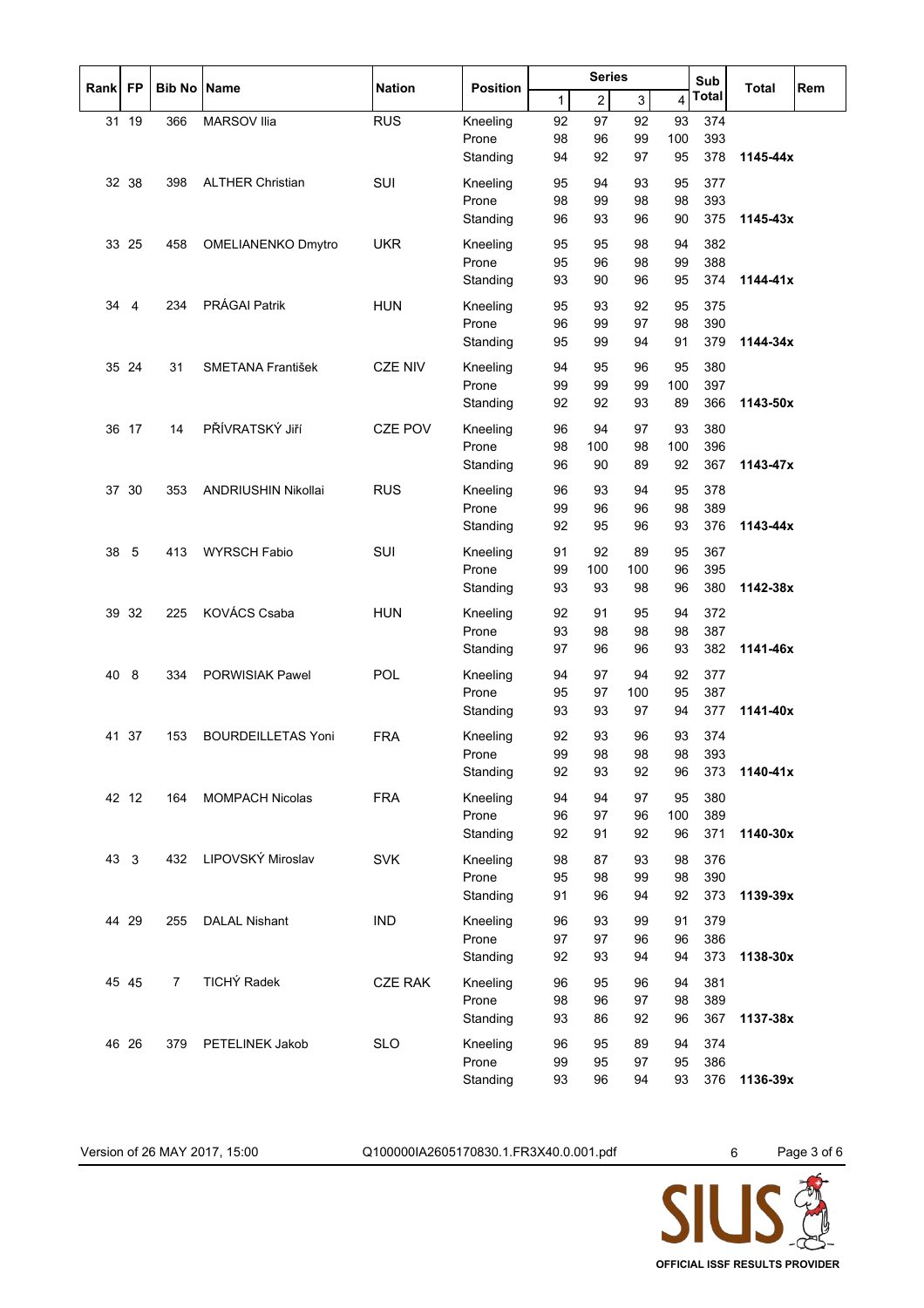|             |           |                    |                              |                              | <b>Series</b><br>Sub |          |                |          |          |              |          |                                              |
|-------------|-----------|--------------------|------------------------------|------------------------------|----------------------|----------|----------------|----------|----------|--------------|----------|----------------------------------------------|
| <b>Rank</b> | <b>FP</b> | <b>Bib No Name</b> |                              | <b>Nation</b>                | <b>Position</b>      | 1        | $\overline{c}$ | 3        | 4        | <b>Total</b> | Total    | Rem                                          |
|             | 47 28     | 449                | <b>VOJTKO Roman</b>          | <b>SVK</b>                   | Kneeling             | 90       | 95             | 97       | 94       | 376          |          |                                              |
|             |           |                    |                              |                              | Prone                | 98       | 100            | 96       | 97       | 391          |          |                                              |
|             |           |                    |                              |                              | Standing             | 89       | 91             | 92       | 97       | 369          | 1136-38x |                                              |
| 48          | 16        | 390                | ILIČ Veljko                  | <b>SRB</b>                   | Kneeling             | 93       | 95             | 98       | 96       | 382          |          |                                              |
|             |           |                    |                              |                              | Prone                | 97       | 97             | 98       | 97       | 389          |          |                                              |
|             |           |                    |                              |                              | Standing             | 92       | 91             | 92       | 90       | 365          | 1136-36x |                                              |
|             | 49 20     | 16                 | CESTR Jan                    | <b>CZE BNL</b>               | Kneeling             | 92       | 94             | 94       | 96       | 376          |          |                                              |
|             |           |                    |                              |                              | Prone                | 98       | 97             | 97       | 99       | 391          |          |                                              |
|             |           |                    |                              |                              | Standing             | 96       | 94             | 91       | 87       | 368          | 1135-42x |                                              |
|             | 50 10     | 157                | <b>FUND Maximilien</b>       | <b>FRA</b>                   | Kneeling             | 93       | 89             | 92       | 91       | 374          |          |                                              |
|             |           |                    |                              |                              | Prone                | 99       | 98             | 99       | 99       | 395          |          |                                              |
|             |           |                    |                              |                              | Standing             | 93       | 94             | 92       | 95       | 365          | 1134-37x |                                              |
|             | 51 23     | 125                | <b>VALENTA Adam</b>          | <b>CZE PLZEŇ</b>             | Kneeling             | 96       | 92             | 95       | 98       | 381          |          |                                              |
|             |           |                    |                              |                              | Prone                | 98       | 99             | 96       | 94       | 387          |          |                                              |
|             |           |                    |                              |                              | Standing             | 92       | 93             | 90       | 91       | 366          | 1134-37x |                                              |
|             | 52 35     | 314                | <b>BONIASZCZUK Stanislav</b> | POL                          | Kneeling             | 95       | 98             | 95       | 97       | 385          |          |                                              |
|             |           |                    |                              |                              | Prone                | 99       | 98             | 96       | 98       | 391          |          |                                              |
|             |           |                    |                              |                              | Standing             | 84       | 88             | 90       | 95       | 357          | 1133-40x |                                              |
| 53          | 8         | 32                 | MIKULČÍK Radek               | <b>CZE LBC</b>               | Kneeling             | 94       | 92             | 94       | 90       | 370          |          |                                              |
|             |           |                    |                              |                              | Prone                | 97       | 98             | 99       | 95       | 389          |          |                                              |
|             |           |                    |                              |                              | Standing             | 90       | 94             | 94       | 93       | 371          | 1130-32x |                                              |
|             |           |                    |                              |                              |                      |          |                |          |          |              |          |                                              |
|             | 54 39     | 116                | <b>ROTREKL Filip</b>         | <b>CZE</b><br><b>OSTRAVA</b> | Kneeling             | 90<br>95 | 91             | 96       | 95<br>98 | 372          |          |                                              |
|             |           |                    |                              |                              | Prone                |          | 99             | 98       |          | 390          |          |                                              |
|             |           |                    |                              |                              | Standing             | 92       | 90             | 89       | 92       | 363          | 1125-37x |                                              |
|             | 55 29     | 108                | ŠPITÁLSKÝ Jaroslav           | <b>CZE OPL</b>               | Kneeling             | 98       | 93             | 94       | 94       | 379          |          |                                              |
|             |           |                    |                              |                              | Prone                | 97       | 96             | 99       | 96       | 388          |          |                                              |
|             |           |                    |                              |                              | Standing             | 87       | 88             | 91       | 91       | 357          | 1124-37x |                                              |
|             | 56 11     | 289                | <b>CHATZIPLIS Alexandros</b> | <b>ITA</b>                   |                      |          | 91             | 90       | 95       | 369          |          |                                              |
|             |           |                    |                              |                              | Kneeling<br>Prone    | 92<br>95 | 98             | 96       | 97       | 386          |          |                                              |
|             |           |                    |                              |                              | Standing             | 92       | 87             | 95       | 95       | 368          | 1123-32x |                                              |
|             |           |                    |                              |                              |                      |          |                |          |          |              |          |                                              |
|             | 57 25     | 389                | <b>BUCIC Ratko</b>           | <b>SRB</b>                   | Kneeling<br>Prone    | 93<br>95 | 94<br>98       | 92<br>94 | 92<br>97 | 371<br>384   |          |                                              |
|             |           |                    |                              |                              | Standing             | 94       | 90             | 91       | 93       | 368          | 1123-32x |                                              |
|             |           |                    |                              |                              |                      |          |                |          |          |              |          |                                              |
|             | 58 14     | 415                | <b>BABALA Stanislav</b>      | <b>SVK</b>                   | Kneeling             | 92       | 93             | 96       | 95       | 376          |          |                                              |
|             |           |                    |                              |                              | Prone<br>Standing    | 95<br>87 | 99<br>92       | 96<br>91 | 98<br>88 | 388<br>358   | 1122-39x |                                              |
|             |           |                    |                              |                              |                      |          |                |          |          |              |          |                                              |
|             | 59 15     | 110                | <b>HANKE Lukáš</b>           | <b>CZE</b><br><b>OSTRAVA</b> | Kneeling             | 98       | 96             | 91       | 94       | 379          |          |                                              |
|             |           |                    |                              |                              | Prone                | 96       | 96             | 100      | 95       | 387          |          |                                              |
|             |           |                    |                              |                              | Standing             | 90       | 87             | 91       | 87       | 355          | 1121-31x |                                              |
|             | 60 36     | 66                 | <b>POKRAS Aliaksandr</b>     | <b>BLR</b>                   | Kneeling             | 88       | 89             | 99       | 94       | 370          |          |                                              |
|             |           |                    |                              |                              | Prone                | 97       | 97             | 94       | 96       | 384          |          |                                              |
|             |           |                    |                              |                              | Standing             | 91       | 94             | 86       | 95       | 366          | 1120-36x |                                              |
|             |           |                    |                              |                              |                      |          |                |          |          |              |          |                                              |
|             | 61 34     | 127                | ČALKOVSKÝ Mojmír             | <b>CZE PRAHA</b>             | Kneeling<br>Prone    | 93<br>99 | 89<br>92       | 94<br>93 | 95<br>99 | 371<br>383   |          |                                              |
|             |           |                    |                              |                              | Standing             | 93       | 88             | 92       | 90       | 363          | 1117-34x |                                              |
|             |           |                    |                              |                              |                      |          |                |          |          |              |          |                                              |
|             | 62 39     | 435                | <b>MARTON Timotej</b>        | <b>SVK</b>                   | Kneeling             | 91       | 95             | 93       | 87       | 366          |          |                                              |
|             |           |                    |                              |                              | Prone<br>Standing    | 97<br>83 | 97<br>91       | 98<br>92 | 99<br>93 | 391<br>359   | 1116-42x |                                              |
|             |           |                    |                              |                              |                      |          |                |          |          |              |          |                                              |
|             |           |                    | $\frac{1}{\pi}$              | 0.10000010200517092045020000 |                      |          |                |          |          |              |          | $D \cap \cap \cap \cap A \cap A \subseteq C$ |

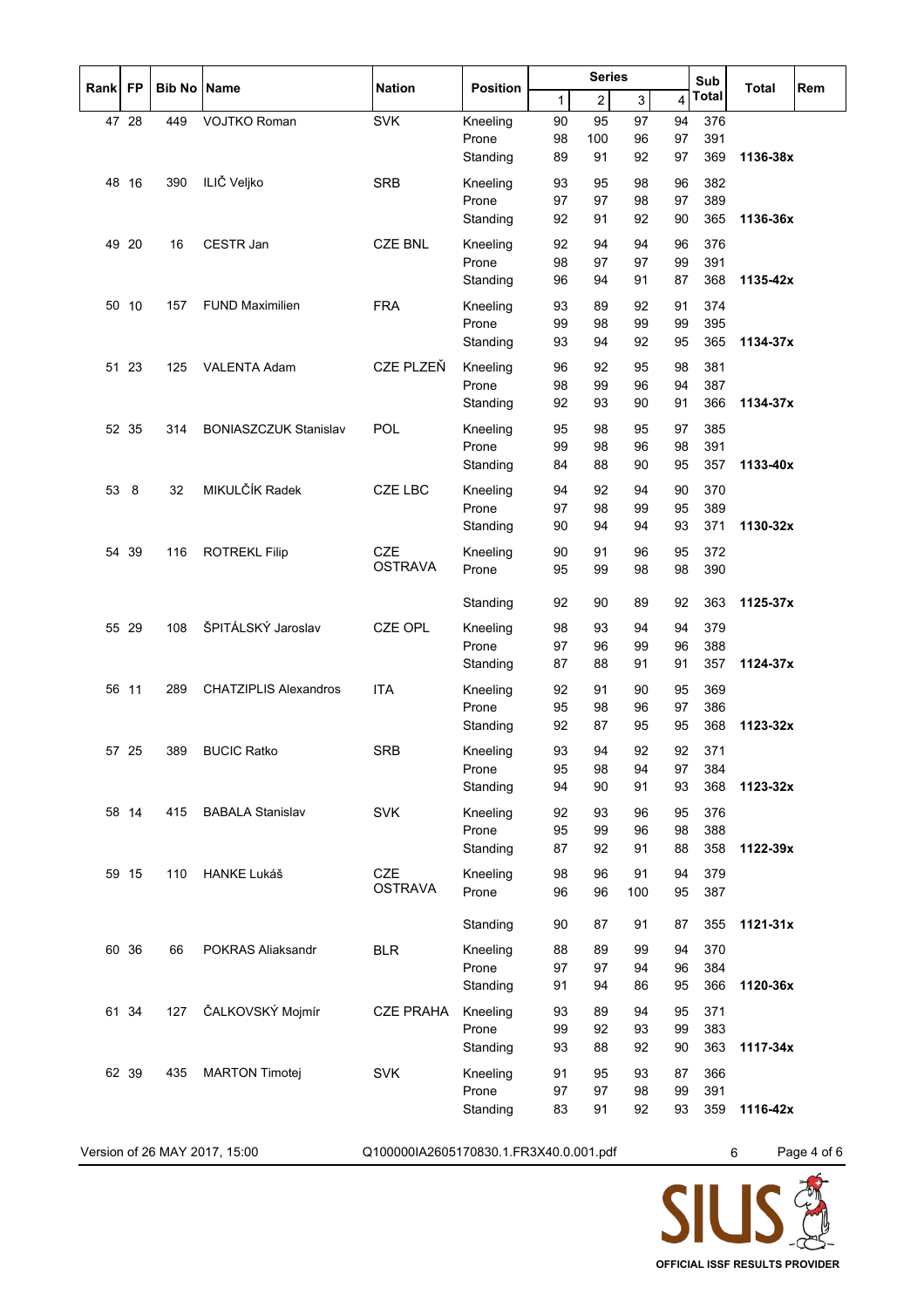|      |                |                    |                            |                            |                   | <b>Series</b> |                |                |                | Sub          | Total    |     |
|------|----------------|--------------------|----------------------------|----------------------------|-------------------|---------------|----------------|----------------|----------------|--------------|----------|-----|
| Rank | <b>FP</b>      | <b>Bib No Name</b> |                            | <b>Nation</b>              | <b>Position</b>   | 1             | $\overline{c}$ | $\overline{3}$ | $\overline{4}$ | <b>Total</b> |          | Rem |
|      | 63 33          | 82                 | SIKAVICA Josip             | CRO                        | Kneeling          | 92            | 92             | 89             | 92             | 365          |          |     |
|      |                |                    |                            |                            | Prone             | 98            | 96             | 98             | 98             | 390          |          |     |
|      |                |                    |                            |                            | Standing          | 90            | 88             | 94             | 89             | 361          | 1116-34x |     |
| 64   | 35             | 335                | PUKACZ Jakub               | POL                        | Kneeling          | 93            | 90             | 95             | 93             | 371          |          |     |
|      |                |                    |                            |                            | Prone             | 98            | 99             | 97             | 99             | 393          |          |     |
|      |                |                    |                            |                            | Standing          | 90            | 88             | 85             | 88             | 351          | 1115-36x |     |
|      | 65 16          | 396                | STEVANOVIC Stojan          | <b>SRB</b>                 | Kneeling          | 89            | 90             | 93             | 84             | 356          |          |     |
|      |                |                    |                            |                            | Prone             | 96            | 98             | 98             | 98             | 390          |          |     |
|      |                |                    |                            |                            | Standing          | 90            | 95             | 88             | 93             | 366          | 1112-32x |     |
|      | 66 15          | 223                | <b>KISS Viktor</b>         | <b>HUN</b>                 | Kneeling          | 96            | 91             | 95             | 93             | 375          |          |     |
|      |                |                    |                            |                            | Prone             | 98            | 94             | 96             | 97             | 385          |          |     |
|      |                |                    |                            |                            | Standing          | 87            | 89             | 86             | 90             | 352          | 1112-28x |     |
|      | 67 18          | 62                 | <b>KRAUCHUK Mikita</b>     | <b>BLR</b>                 | Kneeling          | 91            | 94             | 94             | 91             | 370          |          |     |
|      |                |                    |                            |                            | Prone             | 95            | 96             | 96             | 97             | 384          |          |     |
|      |                |                    |                            |                            | Standing          | 90            | 87             | 92             | 89             | 358          | 1112-25x |     |
| 68   | 10             | 412                | <b>WEBER Ivo</b>           | SUI                        | Kneeling          | 96            | 94             | 94             | 93             | 377          |          |     |
|      |                |                    |                            |                            | Prone             | 97            | 98             | 99             | 98             | 392          |          |     |
|      |                |                    |                            |                            | Standing          | 82            | 83             | 88             | 89             | 342          | 1111-35x |     |
|      | 69 27          | 279                | <b>PRAMANICK Subhankar</b> | <b>IND</b>                 | Kneeling          | 95            | 89             | 90             | 91             | 365          |          |     |
|      |                |                    |                            |                            | Prone             | 96            | 100            | 99             | 99             | 394          |          |     |
|      |                |                    |                            |                            | Standing          | 83            | 88             | 90             | 90             | 351          | 1110-30x |     |
|      | 70 31          | 58                 | SOHM Jodok                 | <b>AUT VORARL Kneeling</b> |                   | 85            | 92             | 89             | 87             | 353          |          |     |
|      |                |                    |                            |                            | Prone             | 97            | 94             | 96             | 97             | 384          |          |     |
|      |                |                    |                            |                            | Standing          | 93            | 91             | 91             | 94             | 369          | 1106-32x |     |
| 71   | 20             | 136                | ZMÁTLO Matěj               | <b>CZE PRAHA</b>           | Kneeling          | 91            | 91             | 90             | 95             | 367          |          |     |
|      |                |                    |                            |                            | Prone             | 99            | 95             | 97             | 94             | 385          |          |     |
|      |                |                    |                            |                            | Standing          | 94            | 87             | 85             | 88             | 354          | 1106-28x |     |
| 72   | $\overline{7}$ | 25                 | MORÁVEK Tomáš              | <b>CZE DUK</b>             | Kneeling          | 94            | 90             | 93             | 91             | 368          |          |     |
|      |                |                    |                            |                            | Prone             | 95            | 96             | 97             | 93             | 381          |          |     |
|      |                |                    |                            |                            | Standing          | 87            | 90             | 89             | 90             | 356          | 1105-28x |     |
|      | 73 42          | 92                 | <b>BRAUNER Tomáš</b>       | <b>CZE BRNO</b>            |                   | 91            |                | 91             | 94             | 372          |          |     |
|      |                |                    |                            |                            | Kneeling<br>Prone | 99            | 96<br>96       | 97             | 92             | 384          |          |     |
|      |                |                    |                            |                            | Standing          | 85            | 91             | 83             | 89             | 348          | 1104-27x |     |
|      |                |                    | <b>ZOLCER Gabriel</b>      | <b>SVK</b>                 |                   |               |                |                |                | 366          |          |     |
|      | 74 34          | 450                |                            |                            | Kneeling<br>Prone | 91<br>96      | 94<br>97       | 88<br>97       | 93<br>95       | 385          |          |     |
|      |                |                    |                            |                            | Standing          | 88            | 94             | 83             | 86             | 351          | 1102-26x |     |
|      |                |                    |                            |                            |                   |               |                |                |                |              |          |     |
|      | 75 44          | 275                | PARVEJ Syed Araib          | <b>IND</b>                 | Kneeling<br>Prone | 91<br>94      | 90<br>99       | 91<br>98       | 91<br>93       | 363<br>384   |          |     |
|      |                |                    |                            |                            | Standing          | 89            | 87             | 89             | 90             | 355          | 1102-22x |     |
|      |                |                    |                            |                            |                   |               |                |                |                |              |          |     |
|      | 76 28          | 442                | SUCHÝ Libor                | <b>SVK</b>                 | Kneeling<br>Prone | 91<br>94      | 91<br>93       | 96<br>96       | 89             | 367          |          |     |
|      |                |                    |                            |                            | Standing          | 87            | 88             | 86             | 99<br>85       | 382<br>346   | 1095-19x |     |
|      |                |                    |                            |                            |                   |               |                |                |                |              |          |     |
|      | 77 13          | 395                | SAVIČ Dorde                | <b>SRB</b>                 | Kneeling          | 81            | 88             | 91             | 86             | 346          |          |     |
|      |                |                    |                            |                            | Prone             | 96            | 95             | 97             | 96             | 384          |          |     |
|      |                |                    |                            |                            | Standing          | 92            | 87             | 88             | 93             | 360          | 1090-25x |     |
|      | 78 43          | 309                | <b>OSENCOVAS Mykolas</b>   | LTU                        | Kneeling          | 92            | 89             | 92             | 92             | 365          |          |     |
|      |                |                    |                            |                            | Prone             | 95            | 95             | 94             | 96             | 380          |          |     |
|      |                |                    |                            |                            | Standing          | 87            | 86             | 82             | 81             | 336          | 1081-20x |     |

Version of 26 MAY 2017, 15:00 Q100000IA2605170830.1.FR3X40.0.001.pdf 6 Page 5 of 6